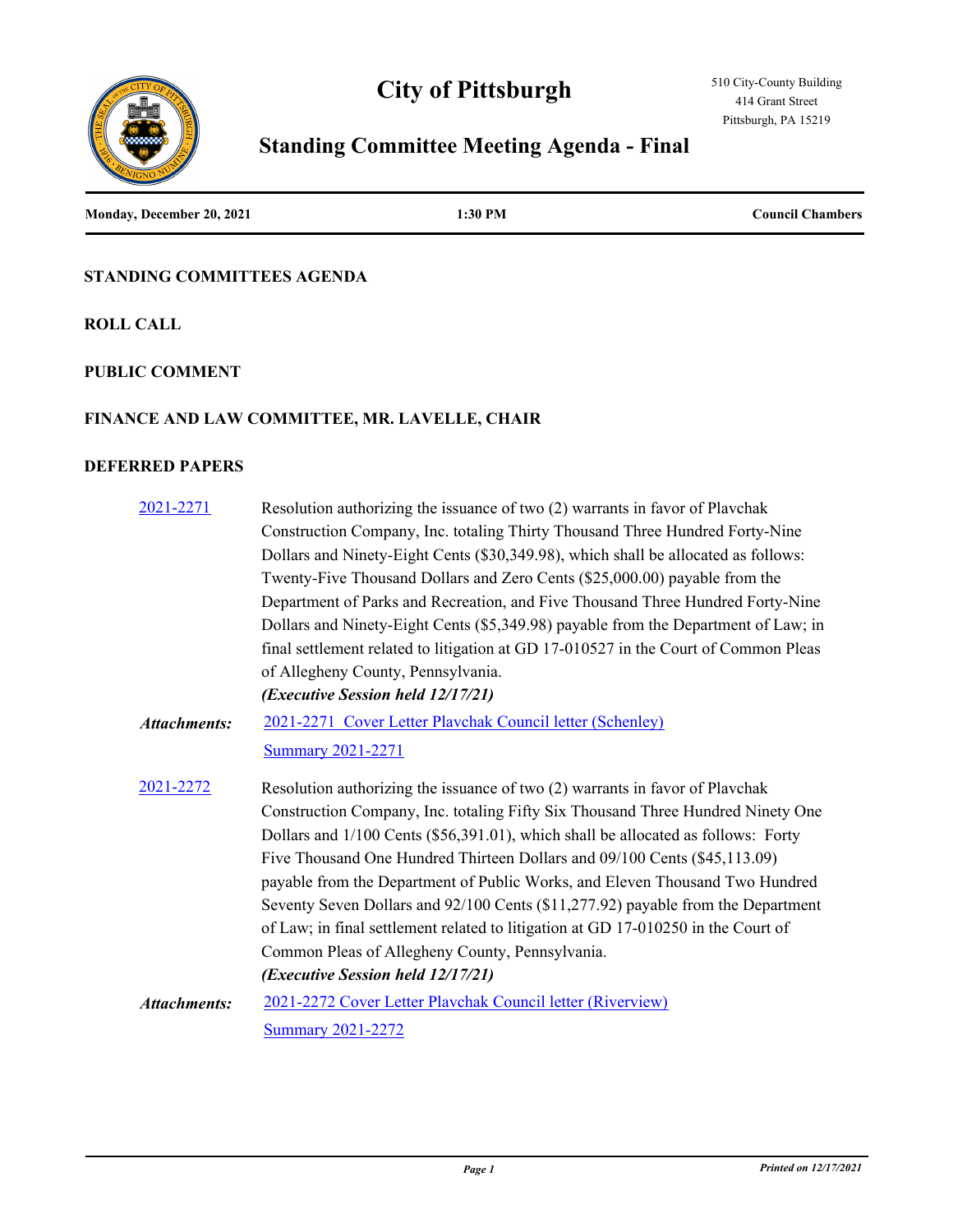| <b>Standing Committee</b> | <b>Standing Committee Meeting</b><br><b>Agenda - Final</b>                                                                                                                                                                                                                                                                                                                                                                                                                                                                                                                                                                                                                                                                                                                                                                                                                                                     | December 20, 2021 |
|---------------------------|----------------------------------------------------------------------------------------------------------------------------------------------------------------------------------------------------------------------------------------------------------------------------------------------------------------------------------------------------------------------------------------------------------------------------------------------------------------------------------------------------------------------------------------------------------------------------------------------------------------------------------------------------------------------------------------------------------------------------------------------------------------------------------------------------------------------------------------------------------------------------------------------------------------|-------------------|
| 2021-2273                 | Resolution authorizing the issuance of two (2) warrants in favor of Plavchak<br>Construction Company, Inc. totaling Thirty Thousand One Hundred Thirty-six Dollars<br>and 76/100 Cents (\$30,136.76), which shall be allocated as follows: Five Thousand<br>Three Hundred Seventy Dollars and 75/100 Cents (\$5,370.75) payable from the<br>Department of Public Works, and Twenty Four Thousand Seven Hundred Seventy<br>Six Dollars and 01/100 Cents (\$24,766.01) payable from the Department of Law; in<br>final settlement related to litigation at GD 21-000871 in the Court of Common Pleas<br>of Allegheny County, Pennsylvania.<br>(Executive Session held 12/17/21)                                                                                                                                                                                                                                  |                   |
| <b>Attachments:</b>       | 2021-2273 Cover Letter Plavchak Council letter (Magee)<br><b>Summary 2021-2273</b>                                                                                                                                                                                                                                                                                                                                                                                                                                                                                                                                                                                                                                                                                                                                                                                                                             |                   |
| <b>NEW PAPERS</b>         |                                                                                                                                                                                                                                                                                                                                                                                                                                                                                                                                                                                                                                                                                                                                                                                                                                                                                                                |                   |
| 2021-2321                 | Resolution authorizing the Mayor and the Director of the Department of Finance to<br>execute a quit claim deed or deeds and all related documents, agreements and<br>instruments conveying AS IS all of the City's right, title and interest, if any, in Block<br>25-B Lot 15, Block 29-F Lot 89, and Block 25-P/Lot 39 (the Properties) of Ward<br>6 and Ward 2 of Council District 7 to the Urban Development Authority of Pittsburgh<br>(URA) for consideration of \$1.00 each, contingent upon the Mayor and the Director<br>of the Department of Finance first entering into a Cooperation Agreement or<br>Agreements with the URA setting forth the rights and obligations of the City and the<br>URA relating to these initial conveyances and further setting forth the rights and<br>obligations of the City and the URA relating to the subsequent disposition of this<br>property to third parties. |                   |
| <b>Attachments:</b>       | 2021-2321 Cover Letter-12.10.2021 Cover Letter Sale of City Owned Stri<br><b>Summary 2021-2321</b>                                                                                                                                                                                                                                                                                                                                                                                                                                                                                                                                                                                                                                                                                                                                                                                                             |                   |
| 2021-2322                 | Resolution authorizing the Mayor and the Director of Finance (on behalf of the City of<br>Pittsburgh) to acquire from the Urban Redevelopment Authority of Pittsburgh (URA)<br>all of the URA's rights, title and interest, if any, to the URA-owned properties located<br>at 6111 Butler Street in the 10th Ward of Pittsburgh Council District 7 designated as<br>Block 120-G, Lot 145 in the Deed Registry Office of Allegheny County,<br>Pennsylvania and as known as the "62nd Street Site" or the sum of \$1.00 plus all<br>necessary and incidental expenses in connection with such acquisition.                                                                                                                                                                                                                                                                                                       |                   |
| <b>Attachments:</b>       | 2021-2322 Cover Letter-12.10.2021 Purchase 6111 Butler Street<br><b>Summary 2021-2322</b>                                                                                                                                                                                                                                                                                                                                                                                                                                                                                                                                                                                                                                                                                                                                                                                                                      |                   |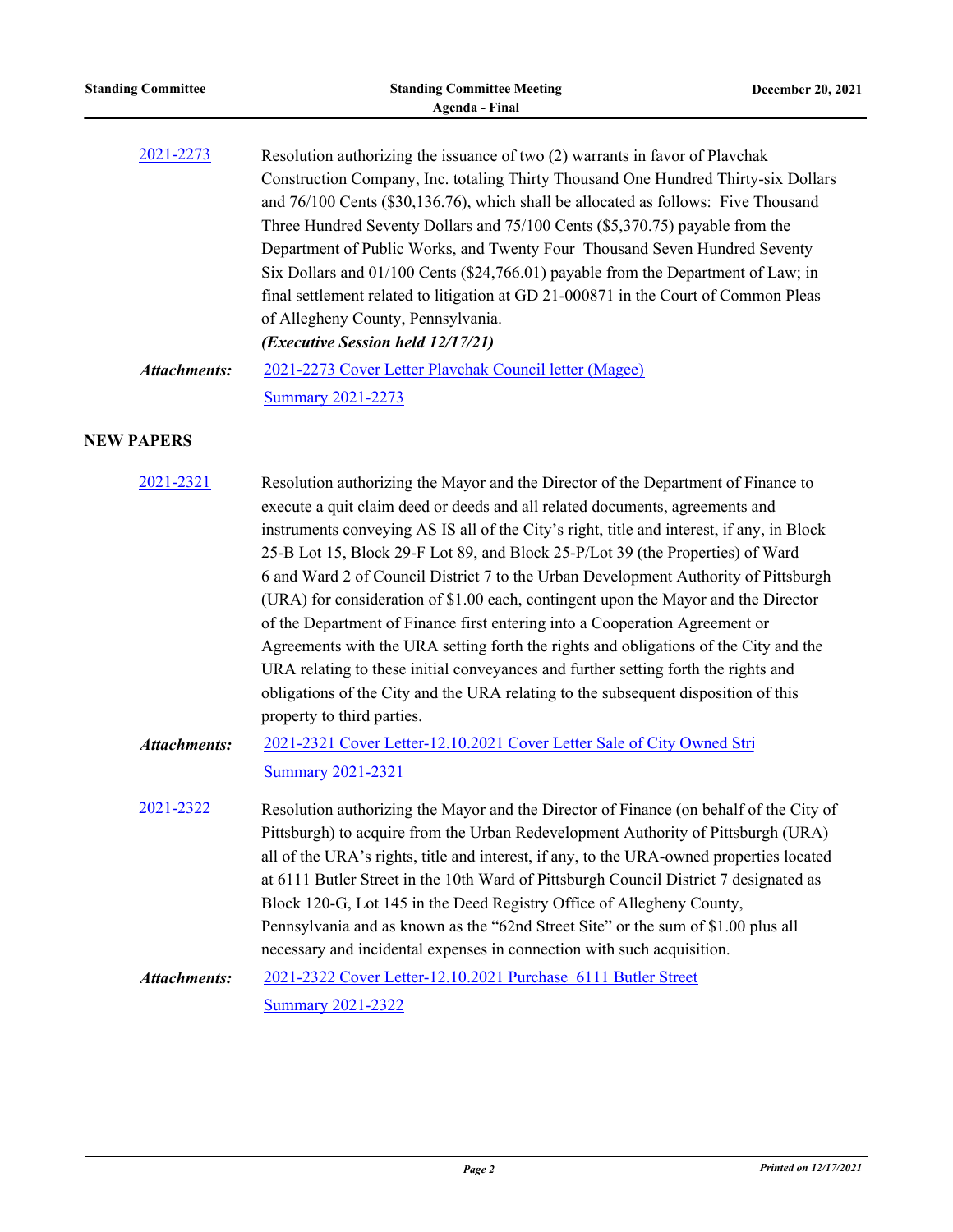|  | <b>Standing Committee</b> |
|--|---------------------------|
|--|---------------------------|

| 2021-2323           | Resolution amending Resolution 866 of 2010, authorizing the creation of the<br>Emergency Medical Services Hazardous Materials Trust Fund, to rename the fund,<br>and clarify and update its uses.                                                                                                                                                                                        |
|---------------------|------------------------------------------------------------------------------------------------------------------------------------------------------------------------------------------------------------------------------------------------------------------------------------------------------------------------------------------------------------------------------------------|
| <b>Attachments:</b> | 2021-2323 Cover Letter-EMS HazMat Trust Fund amendment letter                                                                                                                                                                                                                                                                                                                            |
|                     | <b>Summary 2021-2323</b>                                                                                                                                                                                                                                                                                                                                                                 |
| 2021-2324           | Resolution authorizing the Mayor and the Director of the Department of Finance, on<br>behalf of the City of Pittsburgh, to enter into a Cooperation Agreement with the<br>Housing Authority of the City of Pittsburgh to document local cooperation and the<br>Housing Authority's agreement to make payments in lieu of taxes for the Manchester<br>Redevelopment housing development.  |
| <b>Attachments:</b> | 2021-2324 Cover Letter- Manchester PILOT Letter KP                                                                                                                                                                                                                                                                                                                                       |
|                     | <b>Summary 2021-2324</b>                                                                                                                                                                                                                                                                                                                                                                 |
| 2021-2325           | Resolution authorizing the Mayor and the Director of the Department of Finance, on<br>behalf of the City of Pittsburgh, to enter into a Cooperation Agreement with the<br>Housing Authority of the City of Pittsburgh to document local cooperation and the<br>authority's agreement to make payments in lieu of taxes for the Northview Midrise<br>housing development.                 |
| <b>Attachments:</b> | 2021-2325 Cover Letter- Northview Midrise PILOT Letter KP                                                                                                                                                                                                                                                                                                                                |
|                     | <b>Summary 2021-2325</b>                                                                                                                                                                                                                                                                                                                                                                 |
| 2021-2326           | Resolution authorizing the Mayor and the Director of the Department of Finance, on<br>behalf of the City of Pittsburgh, to enter into a Cooperation Agreement with the<br>Housing Authority of the City of Pittsburgh to document local cooperation and the<br>Housing Authority's agreement to make payments in lieu of taxes for Larimer/East<br>Liberty Phase I housing development.  |
| <b>Attachments:</b> | 2021-2326 Cover Letter- Larimer 1 PILOT Letter KP                                                                                                                                                                                                                                                                                                                                        |
|                     | <b>Summary 2021-2326</b>                                                                                                                                                                                                                                                                                                                                                                 |
| 2021-2327           | Resolution authorizing the Mayor and the Director of the Department of Finance, on<br>behalf of the City of Pittsburgh, to enter into a Cooperation Agreement with the<br>Housing Authority of the City of Pittsburgh to document local cooperation and the<br>Housing Authority's agreement to make payments in lieu of taxes for Larimer/East<br>Liberty Phase II housing development. |
| <b>Attachments:</b> | 2021-2327 Cover Letter- Larimer 2 PILOT Letter KP                                                                                                                                                                                                                                                                                                                                        |
|                     | <b>Summary 2021-2327</b>                                                                                                                                                                                                                                                                                                                                                                 |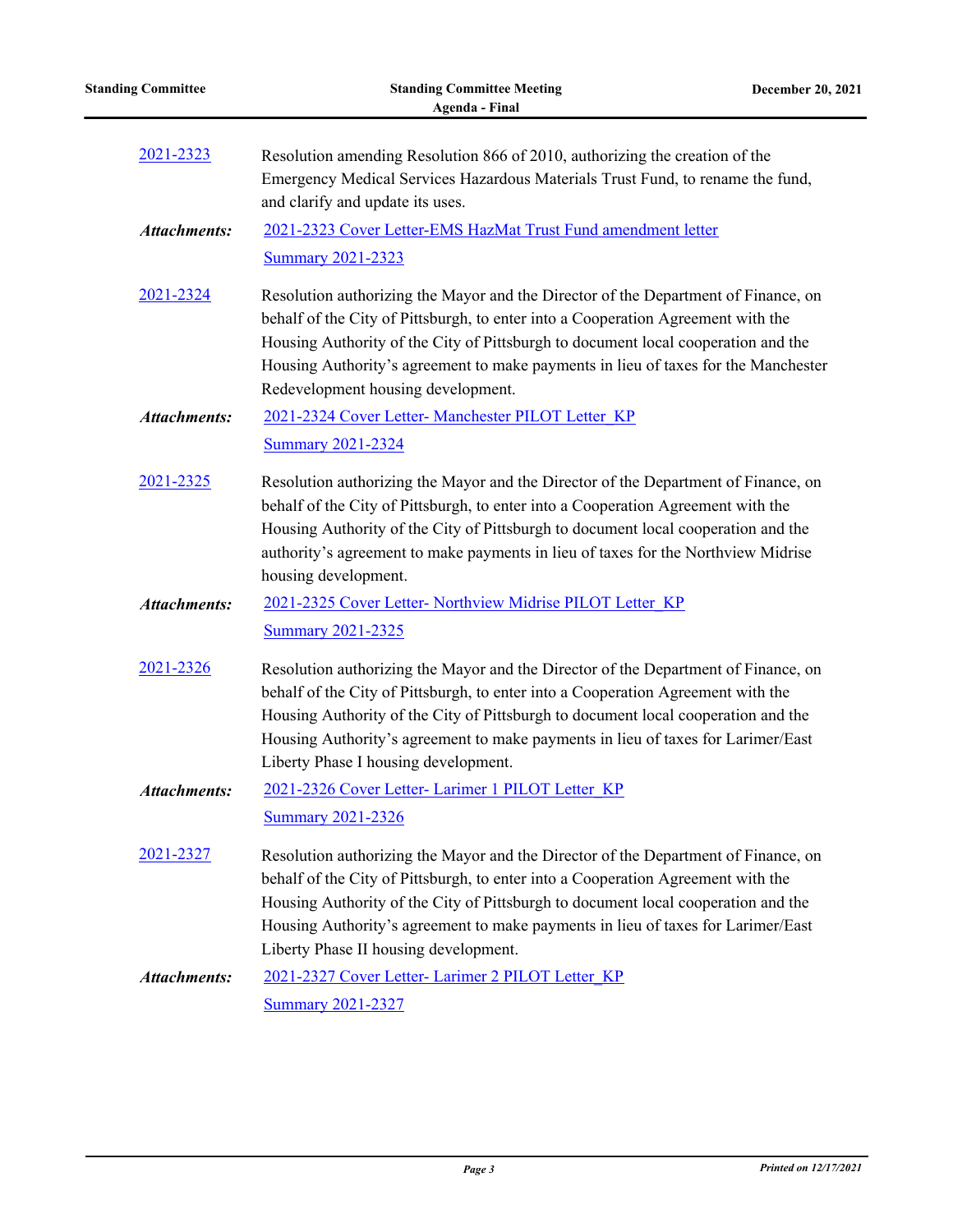| <b>Standing Committee</b> | <b>Standing Committee Meeting</b><br><b>Agenda - Final</b>                                                                                                                                                                                                                                                                                                                                                                                                    | December 20, 2021 |
|---------------------------|---------------------------------------------------------------------------------------------------------------------------------------------------------------------------------------------------------------------------------------------------------------------------------------------------------------------------------------------------------------------------------------------------------------------------------------------------------------|-------------------|
| 2021-2328                 | Resolution authorizing the Mayor and the Director of the Department of Finance, on<br>behalf of the City of Pittsburgh, to enter into a Cooperation Agreement with the<br>Housing Authority of the City of Pittsburgh to document local cooperation and the<br>Housing Authority's agreement to make payments in lieu of taxes for Larimer/East<br>Liberty Phase III housing development.                                                                     |                   |
| <b>Attachments:</b>       | 2021-2328 Cover Letter- Larimer 3 PILOT Letter KP<br><b>Summary 2021-2328</b>                                                                                                                                                                                                                                                                                                                                                                                 |                   |
| 2021-2329                 | Resolution authorizing the Mayor and the Director of the Department of Finance, on<br>behalf of the City of Pittsburgh, to enter into a Cooperation Agreement with the<br>Housing Authority of the City of Pittsburgh to document local cooperation and the<br>Housing Authority's agreement to make payments in lieu of taxes for Larimer/East<br>Liberty Phase IV housing development.                                                                      |                   |
| <b>Attachments:</b>       | 2021-2329 Cover Letter- Larimer 4 PILOT Letter KP<br><b>Summary 2021-2329</b>                                                                                                                                                                                                                                                                                                                                                                                 |                   |
| 2021-2330                 | Resolution providing for the conveyance by the City of Pittsburgh of certain property,<br>having been placed for sale to adjoining property owners in conjunction with the City<br>of Pittsburgh Side Yard Program. ITEMS A through D: A: 3447 Milwaukee, B:<br>5454 Kincaid, C: 6340 Maxwell, D: 141 Berwick.                                                                                                                                                |                   |
| <b>Attachments:</b>       | 2021-2330 Cover Letter-Sideyard December 2021 Council Letter<br>2021-2330 Sideyard December 2021                                                                                                                                                                                                                                                                                                                                                              |                   |
| 2021-2349                 | Resolution amending resolution number 580 of 2021, entitled "authorizing the Mayor<br>and the Director of the Office of Management and Budget to enter into an Agreement<br>or Agreements with the Urban Redevelopment Authority of Pittsburgh (URA) for the<br>completion of projects approved in the City of Pittsburgh's American Rescue Plan"<br>by previously approved URA ARP funding to a Food Justice Fund.<br><b>SPONSOR/S: COUNCIL MEMBER GROSS</b> |                   |

#### **INVOICES**

 $\overline{a}$ 

## **INTRA DEPARTMENTAL TRANSFERS**

### **P-CARD APPROVALS**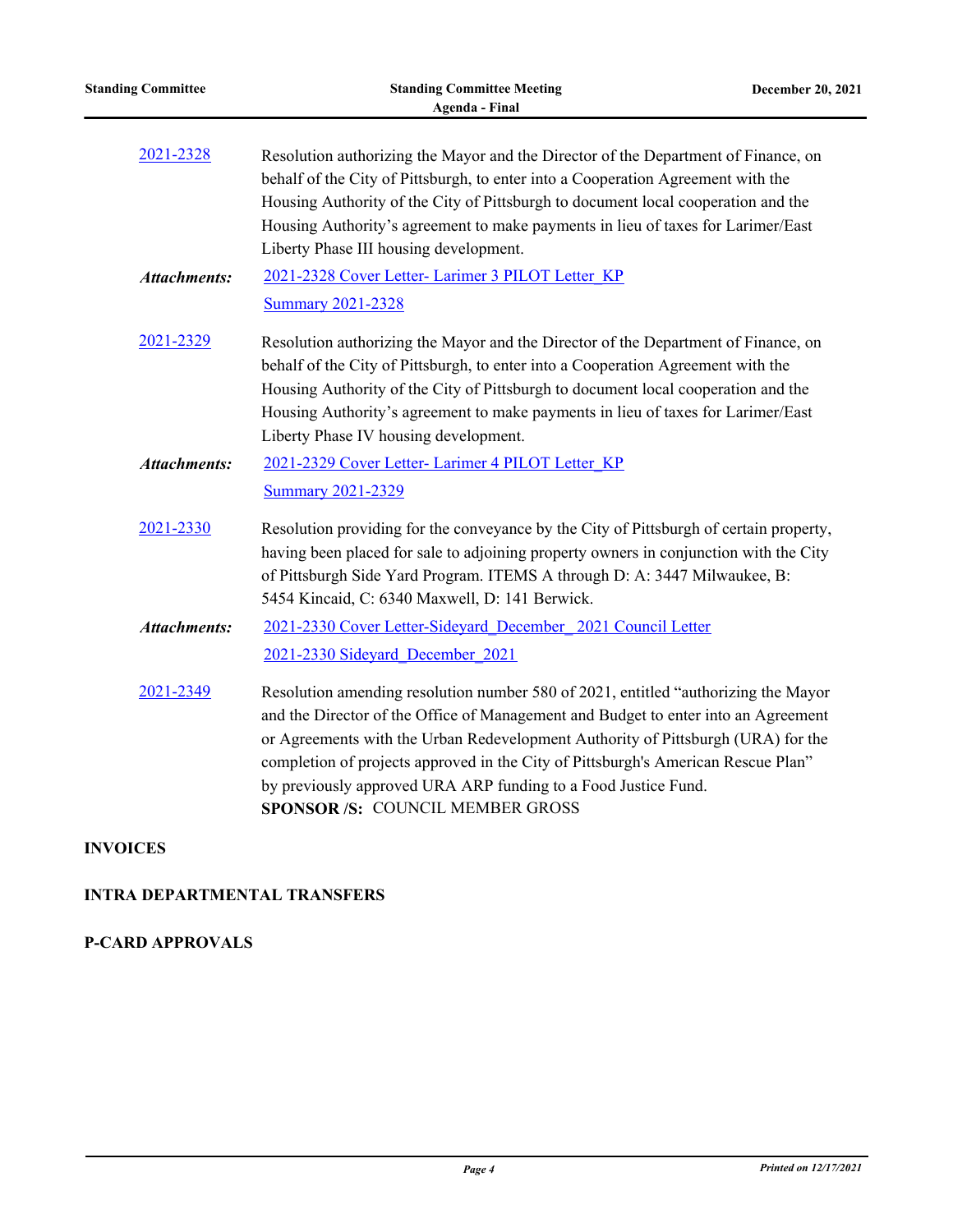#### **PUBLIC WORKS COMMITTEE, MR. COGHILL, CHAIR**

| 2021-2307           | Resolution further amending Resolution No. 797, effective December 28, 2017, entitled<br>"Resolution adopting and approving the 2018 Capital Budget and the 2018 Community<br>Development Block Grant Program, and the 2018 through 2023 Capital Improvement<br>Program", by reducing SMALLMAN STREET RECONSTRUCTION by \$7,000.00<br>and increasing BIKE SHARE by \$7,000.00.                                                                                                                                                                                                                                                                                                                                                                                                                           |
|---------------------|----------------------------------------------------------------------------------------------------------------------------------------------------------------------------------------------------------------------------------------------------------------------------------------------------------------------------------------------------------------------------------------------------------------------------------------------------------------------------------------------------------------------------------------------------------------------------------------------------------------------------------------------------------------------------------------------------------------------------------------------------------------------------------------------------------|
| <b>Attachments:</b> | 2021-2307 Cover Letter-2018 Bike Share Letter 120621 (1)                                                                                                                                                                                                                                                                                                                                                                                                                                                                                                                                                                                                                                                                                                                                                 |
|                     | <b>Summary 2021-2307</b>                                                                                                                                                                                                                                                                                                                                                                                                                                                                                                                                                                                                                                                                                                                                                                                 |
| 2021-2308           | Resolution providing for a settlement agreement with the Pennsylvania Department of<br>Transportation for costs associated with work on the Central Business District Signals<br>Phase 2 Project, with a total project cost of Five Million Three Hundred and Four<br>Thousand and One Dollars (\$5,304,001.00) of which is already appropriated and<br>spent; and the municipal share of Commonwealth Incurred Costs not to exceed<br>Thirteen Thousand Four Hundred Sixty Five Dollars and Fifty Nine Cents<br>(\$13,465.59) dollars, an increase of Three Thousand Four Hundred Sixty Five<br>Dollars and Fifty Nine Cents (\$3,465.59) from the previously executed agreement<br>(50229.2).                                                                                                          |
| <b>Attachments:</b> | 2021-2308 Cover Letter-Sign CBD Signals Phase 2 Settlement Agreemer<br><b>Summary 2021-2308</b>                                                                                                                                                                                                                                                                                                                                                                                                                                                                                                                                                                                                                                                                                                          |
| 2021-2309           | Resolution providing for an amended reimbursement agreement with the Pennsylvania<br>Department of Transportation for costs associated with the addition of the Final<br>Design, Right-of-Way and Utility phases of the Swinburne Bridge Project and<br>providing for the payment of costs thereof, not to exceed Two Million Three Hundred<br>and Fifty Thousand Dollars (\$2,350,000.00); a One Million and Three Hundred<br>Thousand Dollar (\$1,300,000.00) increase from the previously executed agreement<br>(52622.1), reimbursable at ninety five percent; and the municipal share of<br>Commonwealth Incurred Costs not to exceed Four Thousand (\$4,000.00) dollars, an<br>increase of Two Thousand and Five Hundred Dollars (\$2,500.00) from the<br>previously executed agreement (52622.1). |
| <b>Attachments:</b> | 2021-2309 Cover Letter-Sign Swinburne RA Amen 2 Letter                                                                                                                                                                                                                                                                                                                                                                                                                                                                                                                                                                                                                                                                                                                                                   |
|                     | <b>Summary 2021-2309</b>                                                                                                                                                                                                                                                                                                                                                                                                                                                                                                                                                                                                                                                                                                                                                                                 |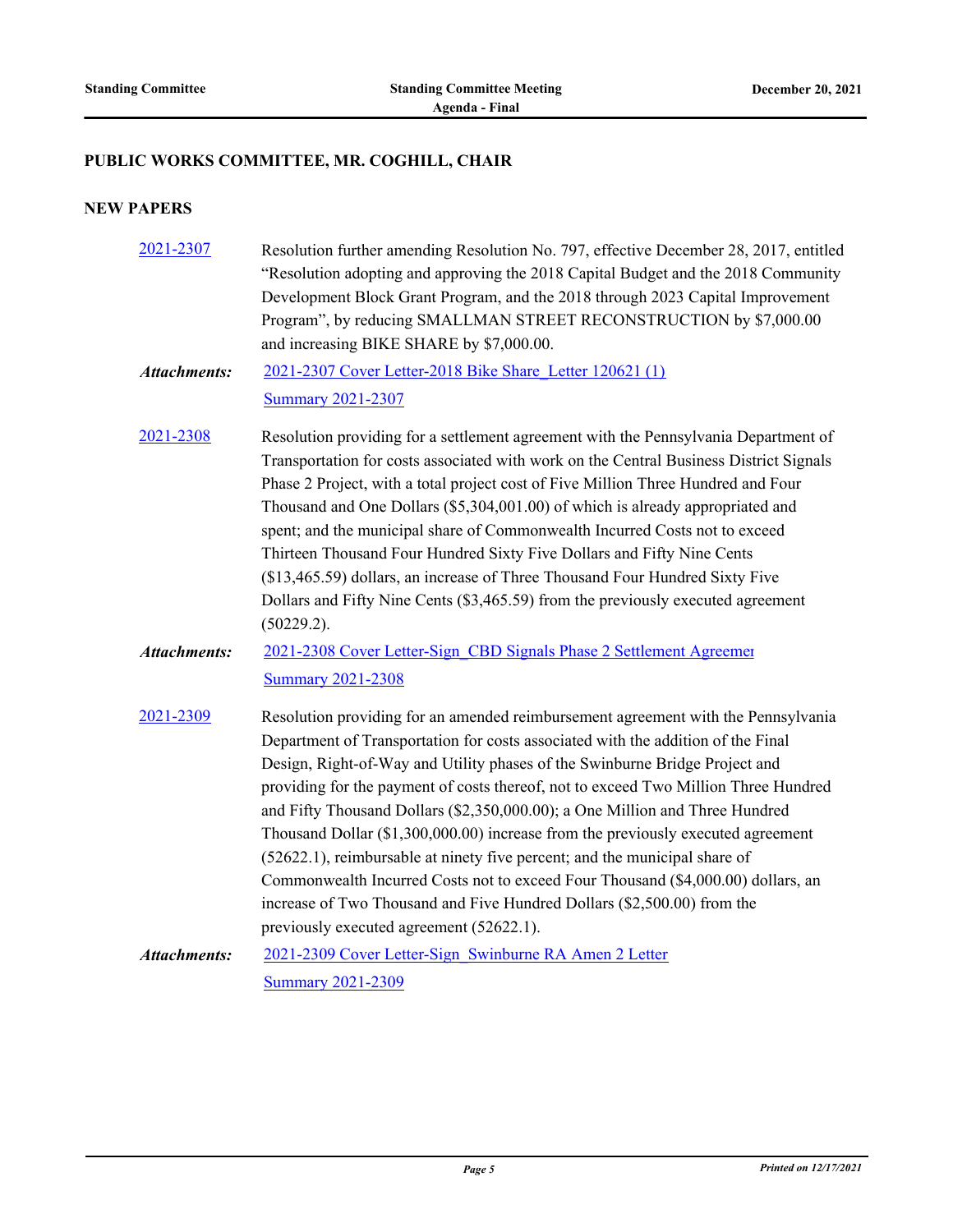| <b>Standing Committee</b> | <b>Standing Committee Meeting</b><br><b>Agenda - Final</b>                                                                                                                                                                                                                                                                                                                                                                                                                                                             | December 20, 2021 |
|---------------------------|------------------------------------------------------------------------------------------------------------------------------------------------------------------------------------------------------------------------------------------------------------------------------------------------------------------------------------------------------------------------------------------------------------------------------------------------------------------------------------------------------------------------|-------------------|
| 2021-2310                 | Resolution providing for a reimbursement agreement with the Pennsylvania<br>Department of Transportation for costs associated with the Pittsburgh Pedestrian<br>Wayfinding Project; providing for the payment of the costs thereof, not to exceed<br>One Million Four Hundred Thousand dollars (\$1,400,000.00). This resolution serves<br>to authorize only the Reimbursement Agreement, at a cost of Zero dollars (\$0.00).<br>Future Resolutions will authorize the project specific service agreements.            |                   |
| <b>Attachments:</b>       | 2021-2310 Cover Letter-Sign Wayfinding RA Letter Letterhead<br><b>Summary 2021-2310</b>                                                                                                                                                                                                                                                                                                                                                                                                                                |                   |
| 2021-2311                 | Resolution providing for a supplemental agreement with the Larson Design Group,<br>Inc. for costs associated with the West Ohio Street Bridge Project; providing for the<br>payment of the costs thereof, not to exceed Eight Hundred and Twenty Five<br>Thousand One Hundred and Twelve Dollars and Ninety Cents (\$825,112.90), an<br>increase of Eighty Four Thousand Five Hundred and Ninety Six dollars and Seventy<br>Nine cents (\$84,596.79) from the previously executed agreement (52953).                   |                   |
| <b>Attachments:</b>       | 2021-2311 Cover Letter-Sign West Ohio Street - Larson Sup Letter<br><b>Summary 2021-2311</b>                                                                                                                                                                                                                                                                                                                                                                                                                           |                   |
| 2021-2312                 | Resolution providing for a reimbursement agreement with the Pennsylvania<br>Department of Transportation for costs associated with the Healthy Ride Electrified<br>Project through the Congestion Mitigation and Air Quality Improvement Program.                                                                                                                                                                                                                                                                      |                   |
| <b>Attachments:</b>       | 2021-2312 Cover Letter-Healthy Ride Electrified RA Letter_Letterhead 4<br><b>Summary 2021-2312</b>                                                                                                                                                                                                                                                                                                                                                                                                                     |                   |
| 2021-2313                 | Resolution providing for a reimbursement agreement with the Pennsylvania<br>Department of Transportation through their Transportation Alternative Set-Aside<br>Program for costs associated with work on Critical Sidewalk Gaps projects, and<br>providing for the payment of costs thereof, not to exceed, Nine Hundred Eighty<br>Thousand (\$980,000.00) dollars; federally reimbursable at One Hundred percent;<br>and the municipal share of Commonwealth Incurred Costs not to exceed Zero<br>$(\$0.00)$ dollars. |                   |
| <b>Attachments:</b>       | 2021-2313 Cover Letter-Sign RA TA Set-Aside Critical Sidewalk Gaps I<br><b>Summary 2021-2313</b>                                                                                                                                                                                                                                                                                                                                                                                                                       |                   |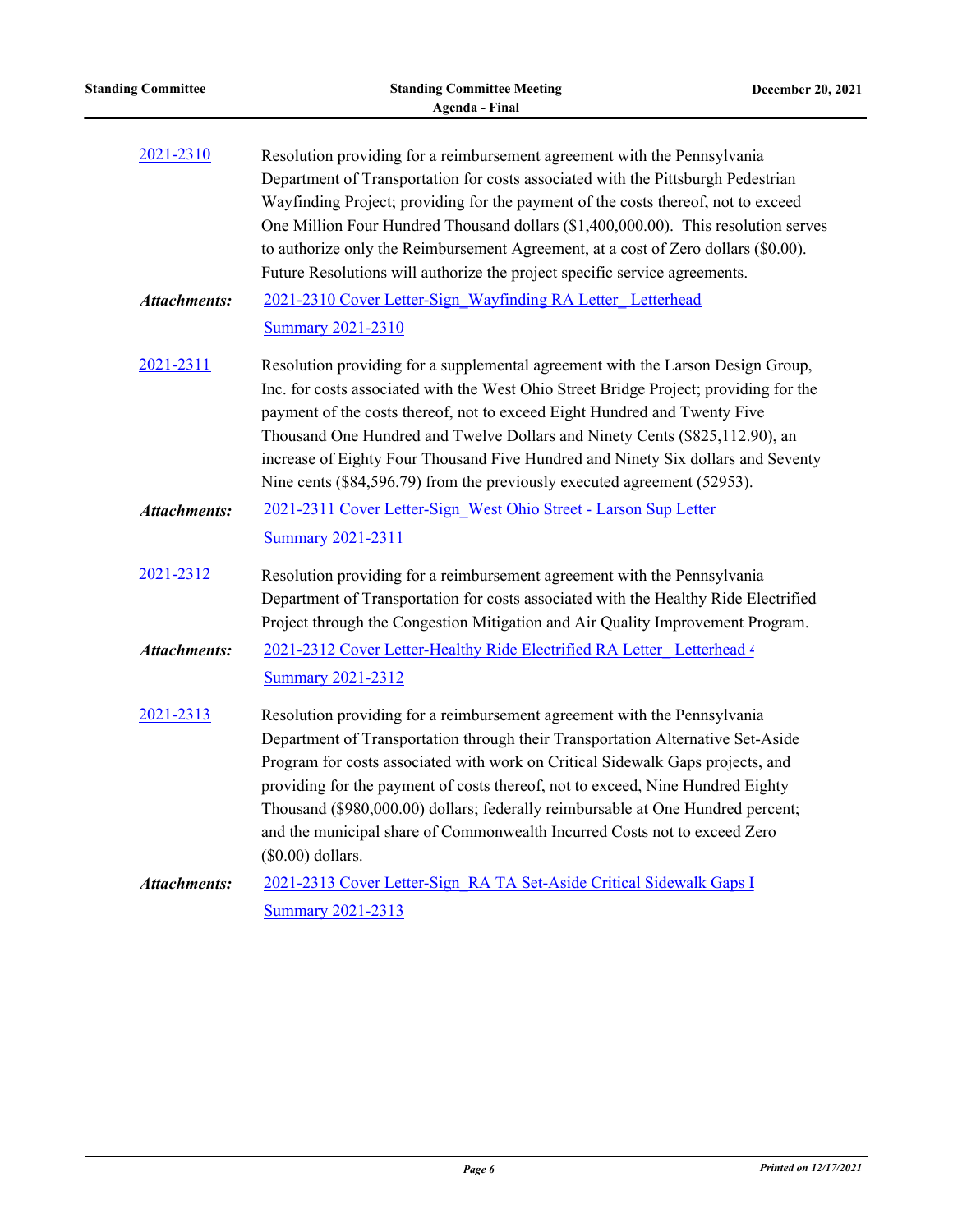| <b>Standing Committee</b> | <b>Standing Committee Meeting</b><br><b>Agenda - Final</b>                              | December 20, 2021 |
|---------------------------|-----------------------------------------------------------------------------------------|-------------------|
| 2021-2314                 | Ordinance amending and supplementing the Pittsburgh City Code, Title 4: Public          |                   |
|                           | Place and Property, Article II: Telecommunications in the Public Right-of-Way, by       |                   |
|                           | amending and supplementing language to Sections 427.03, 427.06, 427.07, 427.09,         |                   |
|                           | 427.11, 427.16, 427.19, and 427.20, establishing certain general and specific           |                   |
|                           | standards relating to the location, placement, construction and maintenance of          |                   |
|                           | Non-Tower Wireless Communications Facilities, and Small Cell Facilities;                |                   |
|                           | establishing certain general and specific standards for Wireless Communication          |                   |
|                           | Facilities in the public rights-of-way; establishing certain general and specific       |                   |
|                           | standards for Wireless Communications Facilities outside the public rights-of-way;      |                   |
|                           | providing for definitions; providing for the enforcement of said regulations; and       |                   |
|                           | providing for an effective date.                                                        |                   |
| <b>Attachments:</b>       | 2021-2314 Cover Letter-Sign City of Pittsburgh - Ch 427 Ordinance Ame                   |                   |
|                           | <b>Summary 2021-2314</b>                                                                |                   |
| 2021-2315                 | Resolution amending Resolution No. 332, effective May 28, 2019, entitled                |                   |
|                           | "authorizing the Mayor and the Director of the Department of Public Works, to enter     |                   |
|                           | into a Professional Services Agreement, between the City of Pittsburgh and Winston      |                   |
|                           | Design Development, for architectural and engineering design services for a series of   |                   |
|                           | interior remodels for six fire stations within the City of Pittsburgh, at a cost not to |                   |
|                           | exceed FOUR HUNDRED SEVEN THOUSAND EIGHT HUNDRED SEVENTY                                |                   |
|                           | TWO DOLLARS AND SIXTY SIX CENTS (\$407,872.66)," to the                                 |                   |
|                           | not-to-exceed amount of SEVEN HUNDRED TWO THOUSAND SEVEN                                |                   |
|                           | HUNDRED SIXTY NINE DOLLARS AND NO CENTS (\$702,769.00).                                 |                   |
| <b>Attachments:</b>       | 2021-2315 Cover Letter-PW DOC008                                                        |                   |
|                           | <b>Summary 2021-2315</b>                                                                |                   |

#### **DEFERRED PAPERS**

[2021-2165](http://pittsburgh.legistar.com/gateway.aspx?m=l&id=/matter.aspx?key=27058) Resolution providing for the designation as a Historic Building under Title 11 of the Code of Ordinances the certain site known as Engine Company 28 located at 700 Filbert Street (52-D-346) in Shadyside, in the 7th Ward, City of Pittsburgh. *(Public Hearing held 12/15/21) Attachments:* [2021-2165 Cover Letter-Engine Company 28 Cover Letter 10.27.21](http://pittsburgh.legistar.com/gateway.aspx?M=F&ID=db87397e-c2bf-4da1-9e2f-c97b507fc0ea.docx)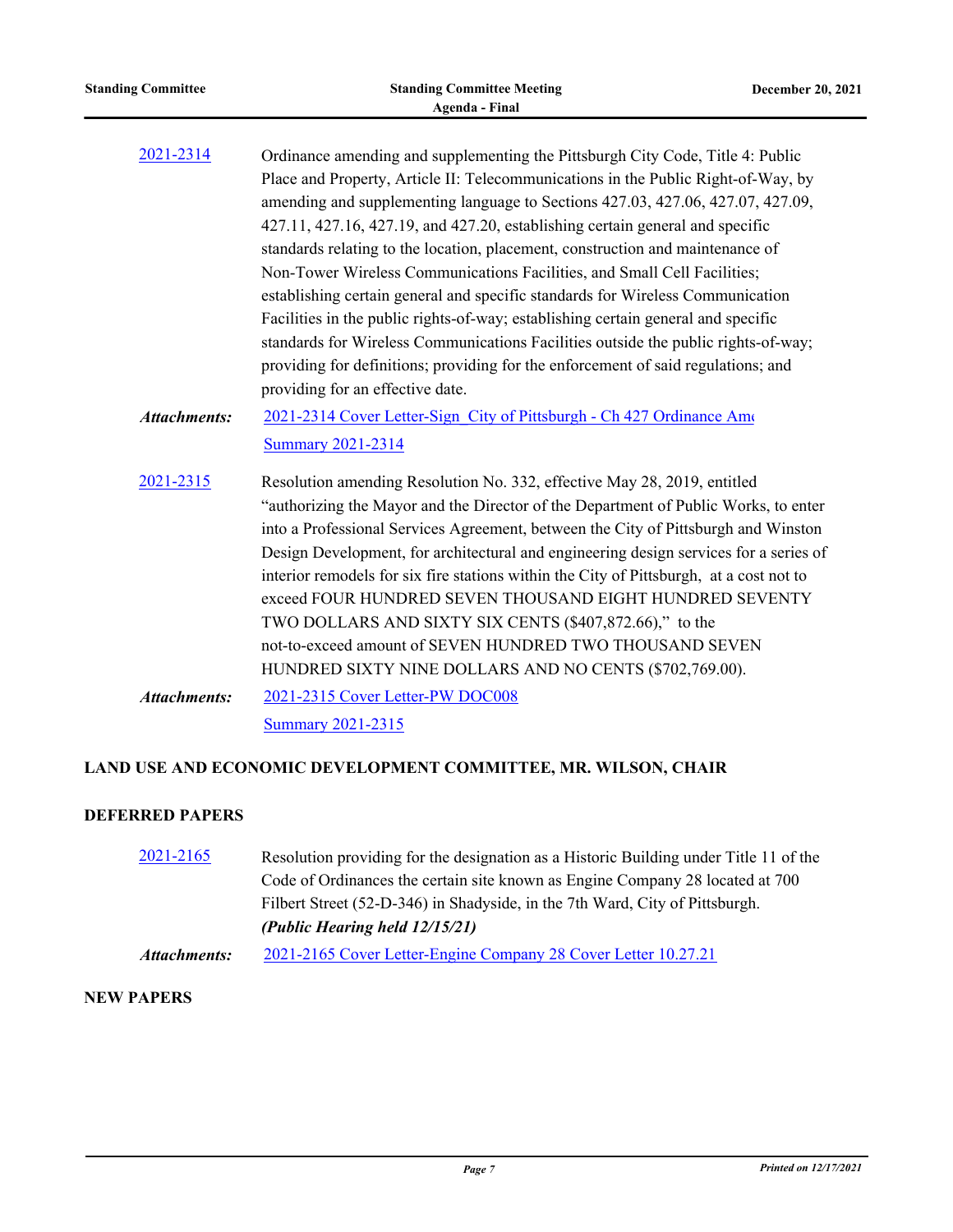| <b>Standing Committee</b> | <b>Standing Committee Meeting</b><br><b>Agenda - Final</b>                                                                                                                                                                                                                                                                                                                                                                                                                                                                                                                                                   | December 20, 2021 |
|---------------------------|--------------------------------------------------------------------------------------------------------------------------------------------------------------------------------------------------------------------------------------------------------------------------------------------------------------------------------------------------------------------------------------------------------------------------------------------------------------------------------------------------------------------------------------------------------------------------------------------------------------|-------------------|
| 2021-2336                 | Resolution authorizing the Mayor and the Director of the Department of City Planning<br>and the Director of the Department Permits, Licenses, and Inspections to enter into<br>an Agreement with the Allegheny County Conservation District with the intent<br>clarifying roles and responsibilities related to Erosion and Sediment Control on<br>construction activities with significant earth disturbance.                                                                                                                                                                                               |                   |
| <b>Attachments:</b>       | 2021-2336 Cover Letter-Allegheny County Conservation District-convert                                                                                                                                                                                                                                                                                                                                                                                                                                                                                                                                        |                   |
|                           | <b>Summary 2021-2336</b>                                                                                                                                                                                                                                                                                                                                                                                                                                                                                                                                                                                     |                   |
| 2021-2337                 | Resolution authorizing the Mayor and the Director of the Department of City Planning<br>and the Director of the Department Permits, Licenses, and Inspections to enter into<br>an Agreement with the Pittsburgh Water and Sewage Authority with the intent of<br>delineating each party's obligations with respect to completion of each Minimum<br>Control Measure "MCM" required for NPDES permit #PAI136133.                                                                                                                                                                                              |                   |
| <b>Attachments:</b>       | 2021-2337 Cover Letter-Municipal Separate Storm Sewer System-conver                                                                                                                                                                                                                                                                                                                                                                                                                                                                                                                                          |                   |
|                           | <b>Summary 2021-2337</b>                                                                                                                                                                                                                                                                                                                                                                                                                                                                                                                                                                                     |                   |
| 2021-2338                 | Resolution further amending Resolution No. 863 of 2018, effective January 1, 2019, as<br>amended, entitled "Resolution adopting and approving the 2019 Capital Budget and the<br>2019 Community Development Block Grant Program, and the 2019 through 2024<br>Capital Improvement Program," so as to re-allocate Emergency Solutions Grant - Cares<br>Act (ESG-CV) funding and authorize a subsequent Agreement or Agreements to provide<br>emergency shelter services, street outreach services, rental assistance and housing<br>relocation and stabilization services, and/or data collection activities. |                   |
| <b>Attachments:</b>       | 2021-2338 Cover Letter-2019 ESG-CV Re-allocation Letter 120721<br><b>Summary 2021-2338</b>                                                                                                                                                                                                                                                                                                                                                                                                                                                                                                                   |                   |
| 2021-2339                 | Resolution amending Resolution No. 804 of 2021, entitled "Resolution further amending<br>Resolution No. 863 of 2018, effective January 1, 2019, as amended, entitled 'Resolution<br>adopting and approving the 2019 Capital Budget and the 2019 Community Development<br>Block Grant Program, and the 2019 through 2024 Capital Improvement Program' so as<br>to reduce COMMUNITY-BASED ORGANIZATIONS by \$4,300.29, increase<br>NEIGHBORHOOD ECONOMIC DEVELOPMENT by \$4,300.29, and authorize a<br>subsequent Agreement or Agreements" to revise a JD Edwards job number.                                  |                   |
| <b>Attachments:</b>       | 2021-2339 Cover Letter-NED Letter                                                                                                                                                                                                                                                                                                                                                                                                                                                                                                                                                                            |                   |
|                           | <b>Summary 2021-2339</b>                                                                                                                                                                                                                                                                                                                                                                                                                                                                                                                                                                                     |                   |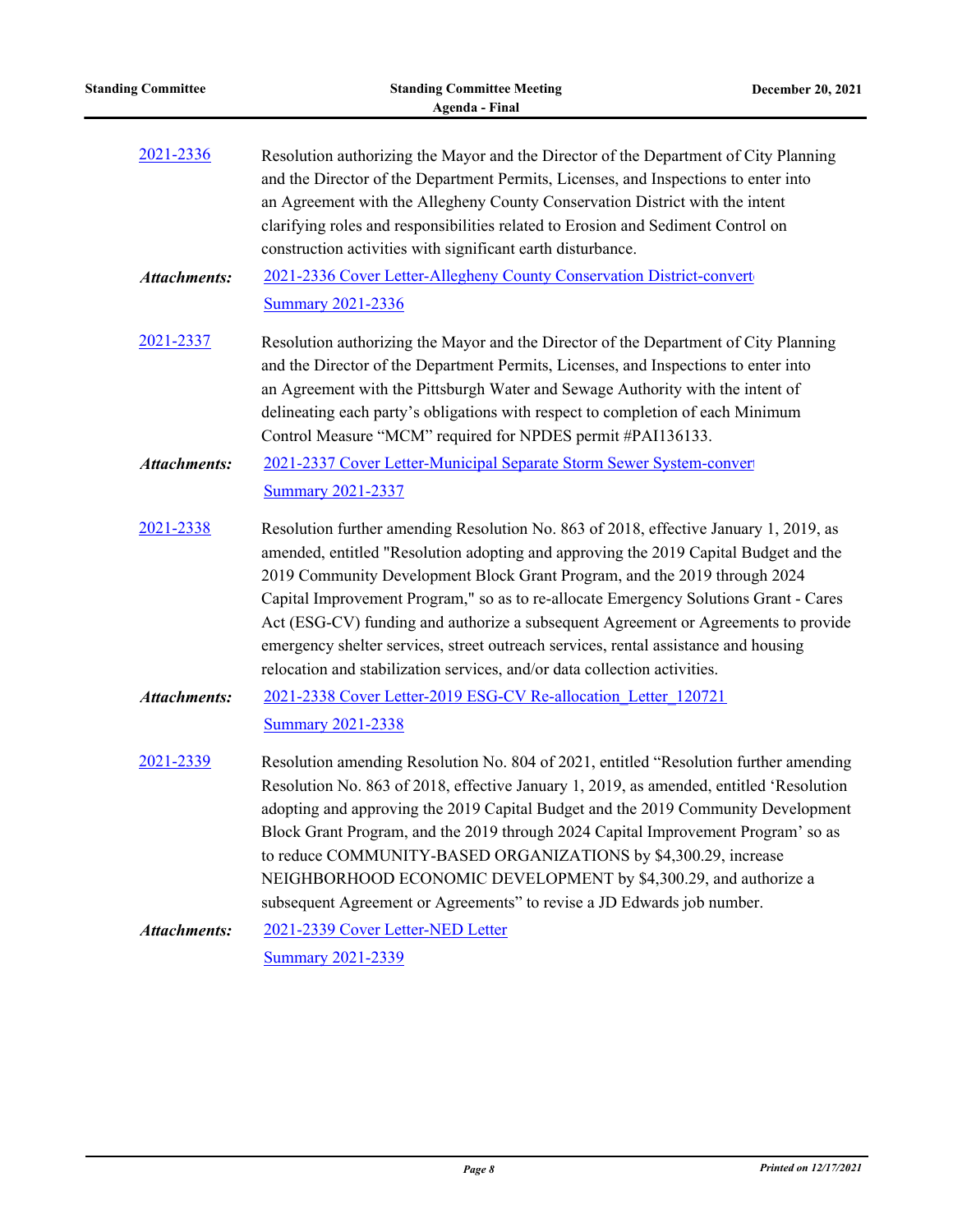| <b>Standing Committee</b> | <b>Standing Committee Meeting</b><br><b>Agenda - Final</b>                                                                                                                                                                                                                                                                                                            | December 20, 2021 |
|---------------------------|-----------------------------------------------------------------------------------------------------------------------------------------------------------------------------------------------------------------------------------------------------------------------------------------------------------------------------------------------------------------------|-------------------|
| 2021-2340                 | Resolution providing for an Agreement with Strategy Solutions, Inc., to provide public<br>engagement and Citizen Participation for the City's Annual Action Plan and<br>Consolidated Five Year Plan for HUD in an amount not to exceed One Hundred<br>Twenty-Two Thousand and Ten Dollars (\$122,010.00).                                                             |                   |
| <b>Attachments:</b>       | 2021-2340 Cover Letter-Citizen Participation Contract Award Letter 120                                                                                                                                                                                                                                                                                                |                   |
|                           | <b>Summary 2021-2340</b>                                                                                                                                                                                                                                                                                                                                              |                   |
|                           | 2021-2340 Approval letter -Strategy Solutions                                                                                                                                                                                                                                                                                                                         |                   |
| 2021-2341                 | Resolution providing for the issuance of a warrant in favor of Student Conservation<br>Association, Inc. in the amount thirteen thousand, six hundred and three dollars, and<br>twenty-one cents (\$13,603.21) for sustainability fellowship services provided to the<br>city for placement fees and public sector fellows.                                           |                   |
| <b>Attachments:</b>       | 2021-2341 Cover Letter-Council Letter SCA                                                                                                                                                                                                                                                                                                                             |                   |
|                           | <b>Summary 2021-2341</b>                                                                                                                                                                                                                                                                                                                                              |                   |
| 2021-2342                 | Resolution authorizing the Mayor and Director of the Department of Permits,<br>Licenses and Inspections to enter on behalf of the City of Pittsburgh into a<br>Professional Service Agreement or Agreements with BABICHacoustics for sound<br>engineering consulting services at an overall cost to the City not to exceed<br>FORTY-FIVE THOUSAND DOLLARS (\$45,000). |                   |
| <b>Attachments:</b>       | 2021-2342 Cover Letter-Legislation Letter - Sound Engineering 2021                                                                                                                                                                                                                                                                                                    |                   |
|                           | 2021-2342 RFP21000330 - Sound Engineering Consulting Services                                                                                                                                                                                                                                                                                                         |                   |
|                           | <b>Summary 2021-2342</b>                                                                                                                                                                                                                                                                                                                                              |                   |
| 2021-2343                 | Resolution further amending Resolution number 675 of 2008, entitled "Adopting and<br>approving the 2009 Capital Budget" by transferring \$45,807.63 from West Ohio<br>Street Bridge to East Ohio Streetscape Planning and Design.<br>SPONSOR /S: COUNCIL MEMBER WILSON                                                                                                |                   |
| <b>Attachments:</b>       | 2021-2343 Summary                                                                                                                                                                                                                                                                                                                                                     |                   |
| 2021-2344                 | Resolution further amending Resolution number 768 of 2009, entitled "Adopting and<br>approving the 2010 Capital Budget" by transferring \$4,192.37 of remaining funds<br>from two District 1 specific capital projects to East Ohio Streetscape planning and<br>design.<br>SPONSOR /S: COUNCIL MEMBER WILSON                                                          |                   |
| <b>Attachments:</b>       | 2021-2344 Summary                                                                                                                                                                                                                                                                                                                                                     |                   |
|                           |                                                                                                                                                                                                                                                                                                                                                                       |                   |

# **URBAN RECREATION COMMITTEE, REV. BURGESS, CHAIR**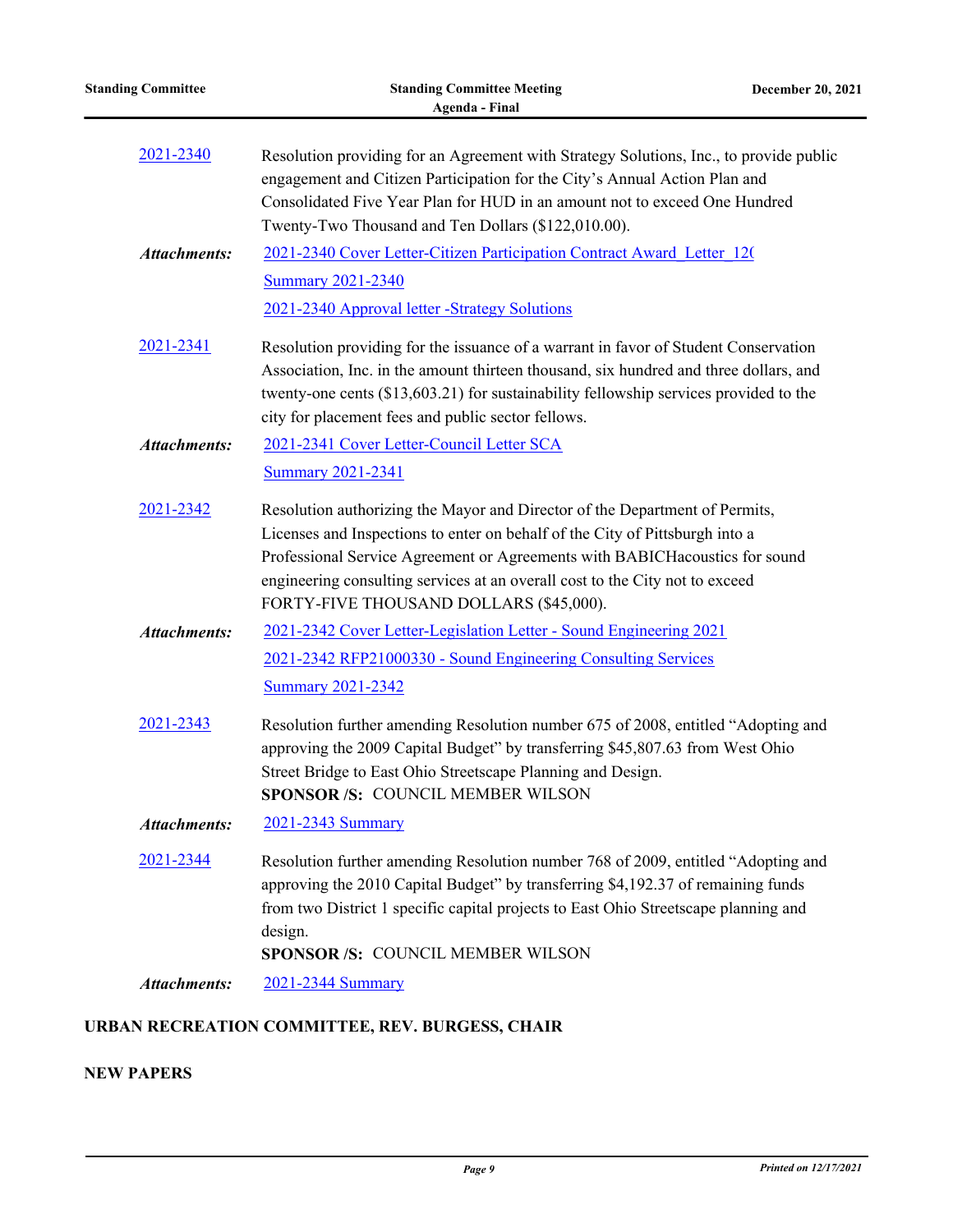| <b>Standing Committee</b> | <b>Standing Committee Meeting</b><br><b>Agenda - Final</b>                                                                                                                                                                                                                                                                                                                  | December 20, 2021 |
|---------------------------|-----------------------------------------------------------------------------------------------------------------------------------------------------------------------------------------------------------------------------------------------------------------------------------------------------------------------------------------------------------------------------|-------------------|
| 2021-2299                 | Resolution authorizing the Mayor and the Director of the Department of Public<br>Works and the Director of the Department Parks and Recreation to enter into a<br>certain Cooperation Agreement amendment, as further provided herein, with the<br>Pittsburgh Parks Conservancy with the intent of extending and expanding the term<br>and scope of the existing agreement. |                   |
| <b>Attachments:</b>       | 2021-2299 Cover Letter-PPC Council Letter                                                                                                                                                                                                                                                                                                                                   |                   |
|                           | 2021-2299 - Exhibit A<br><b>Summary 2021-2299</b>                                                                                                                                                                                                                                                                                                                           |                   |
| 2021-2300                 | Resolution providing for the designation and transfer of certain public properties<br>within the Hill District and Polish Hill neighborhoods from the Greenways for<br>Pittsburgh Program and other adjacent vacant properties under City ownership to be<br>formalized and adopted as a City park.                                                                         |                   |
| <b>Attachments:</b>       | 2021-2300 Cover Letter-Bigelow Greenway - Letter                                                                                                                                                                                                                                                                                                                            |                   |
|                           | <b>Summary 2021-2300</b>                                                                                                                                                                                                                                                                                                                                                    |                   |
| 2021-2301                 | Resolution providing for the designation and transfer of certain public properties<br>within the Overbrook neighborhood from the Greenways for Pittsburgh Program and<br>other adjacent vacant properties under City ownership to be formalized and adopted<br>as a City park.                                                                                              |                   |
| <b>Attachments:</b>       | 2021-2301 Cover Letter-Fairhaven Greenway - Letter                                                                                                                                                                                                                                                                                                                          |                   |
|                           | <b>Summary 2021-2301</b>                                                                                                                                                                                                                                                                                                                                                    |                   |
| 2021-2302                 | Resolution providing for the designation and transfer of certain public properties<br>within the South Side Slopes and Allentown neighborhoods from the Greenways for<br>Pittsburgh Program and other adjacent vacant properties under City ownership to be<br>formalized and adopted as a City park.                                                                       |                   |
| <b>Attachments:</b>       | 2021-2302 Cover Letter-Knoxville Incline Park - Letter                                                                                                                                                                                                                                                                                                                      |                   |
|                           | <b>Summary 2021-2302</b>                                                                                                                                                                                                                                                                                                                                                    |                   |
| 2021-2303                 | Resolution providing for the designation and transfer of certain public properties<br>within the Brookline neighborhood from the Greenways for Pittsburgh Program and<br>other adjacent vacant properties under City ownership to be formalized and adopted<br>as a City park.                                                                                              |                   |
| <b>Attachments:</b>       | 2021-2303 Cover Letter-Moore Park Greenway - Letter                                                                                                                                                                                                                                                                                                                         |                   |
|                           | Summary 2021-2303                                                                                                                                                                                                                                                                                                                                                           |                   |
|                           |                                                                                                                                                                                                                                                                                                                                                                             |                   |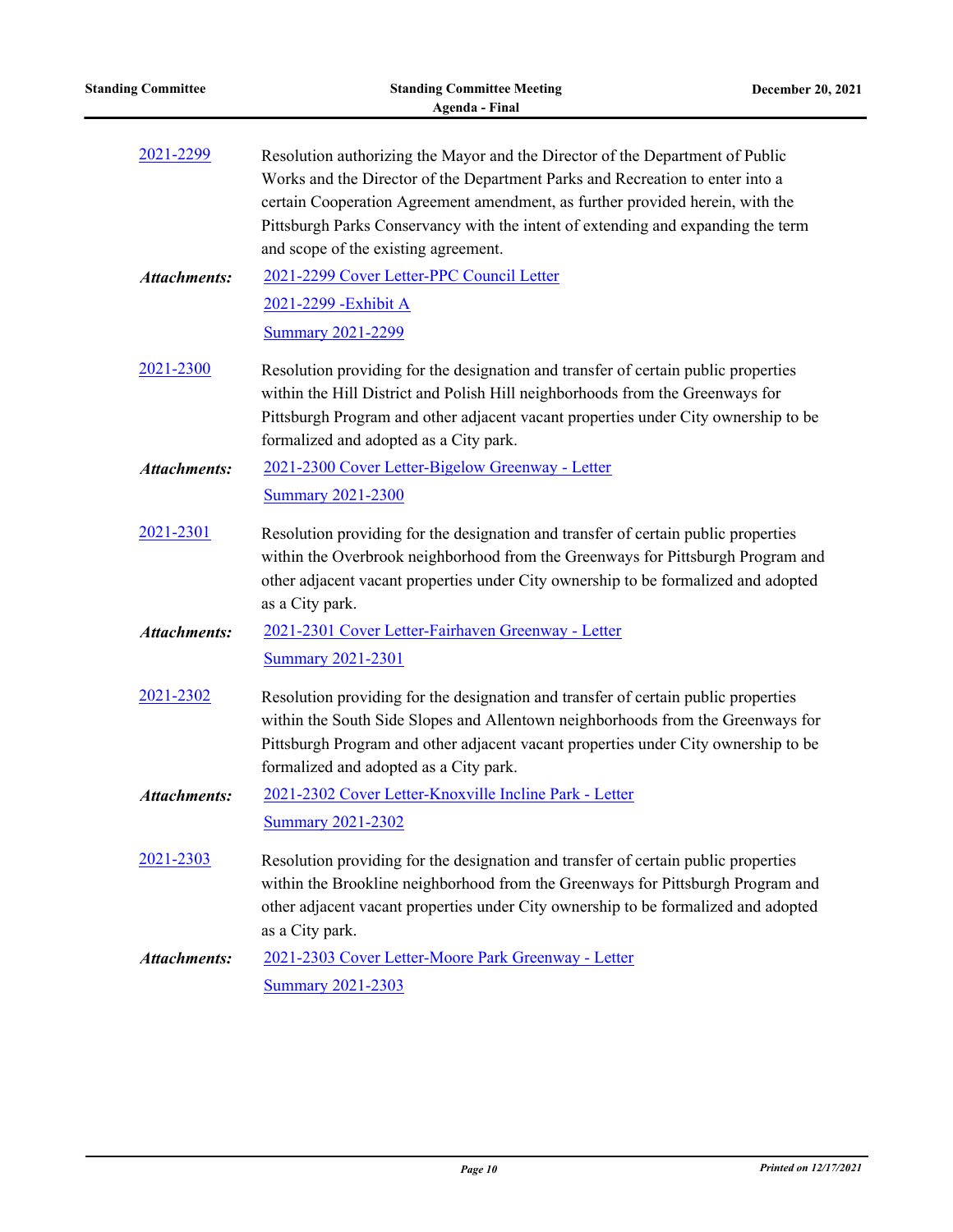| <b>Standing Committee</b> | <b>Standing Committee Meeting</b><br><b>Agenda</b> - Final                                                                                                                                                                                                                                                  | December 20, 2021 |
|---------------------------|-------------------------------------------------------------------------------------------------------------------------------------------------------------------------------------------------------------------------------------------------------------------------------------------------------------|-------------------|
| 2021-2304                 | Resolution providing for the designation and transfer of certain public properties<br>within the Beechview and Mount Washington neighborhoods from the Greenways for<br>Pittsburgh Program and other adjacent vacant properties under City ownership to be<br>formalized and adopted as a City park.        |                   |
| <b>Attachments:</b>       | 2021-2304 Cover Letter-Seldom Seen- Letter<br><b>Summary 2021-2304</b>                                                                                                                                                                                                                                      |                   |
| 2021-2305                 | Resolution providing for the designation and transfer of certain public properties<br>within the Hazelwood, Glen Hazel, and Greenfield neighborhoods from the<br>Greenways for Pittsburgh Program and other adjacent vacant properties under City<br>ownership to be formalized and adopted as a City park. |                   |
| <b>Attachments:</b>       | 2021-2305 Cover Letter-Hazelwood Greenway - Letter<br><b>Summary 2021-2305</b>                                                                                                                                                                                                                              |                   |
| 2021-2306                 | Resolution authorizing the Department of Parks and Recreation to enter into a<br>Community Partner Access Agreement or Agreement(s) with the POOR LAW at no<br>cost for use of the Burgwin Community Center in order to provide recreational and<br>community-focused activities.                           |                   |
| <b>Attachments:</b>       | 2021-2306 Cover Letter-2021 POOR LAW Community Partner Access A<br><b>Summary 2021-2306</b>                                                                                                                                                                                                                 |                   |

## **INNOVATION, PERFORMANCE AND ASSET MANAGEMENT COMMITTEE, MRS. STRASSBURGER, CHAIR**

#### **NEW PAPERS**

| 2021-2335           | Resolution amending Resolution No. 616 of 2016 providing for an Agreement or          |
|---------------------|---------------------------------------------------------------------------------------|
|                     | Agreements and a Lease or Leases by and between the City of Pittsburgh ("City")       |
|                     | and First Vehicle Services ("First Vehicle"), pursuant to which First Vehicle will    |
|                     | furnish all work and services needed to manage and maintain the City's Vehicle Fleet, |
|                     | cost shall not exceed 66,689,914 over a 7 year period.                                |
| <b>Attachments:</b> | 2021-2335 Cover Letter-FVS Legislation Letter 12.7.21                                 |
|                     | <b>Summary 2021-2335</b>                                                              |

# **INTERGOVERNMENTAL AFFAIRS COMMITTEE, MS. GROSS, CHAIR**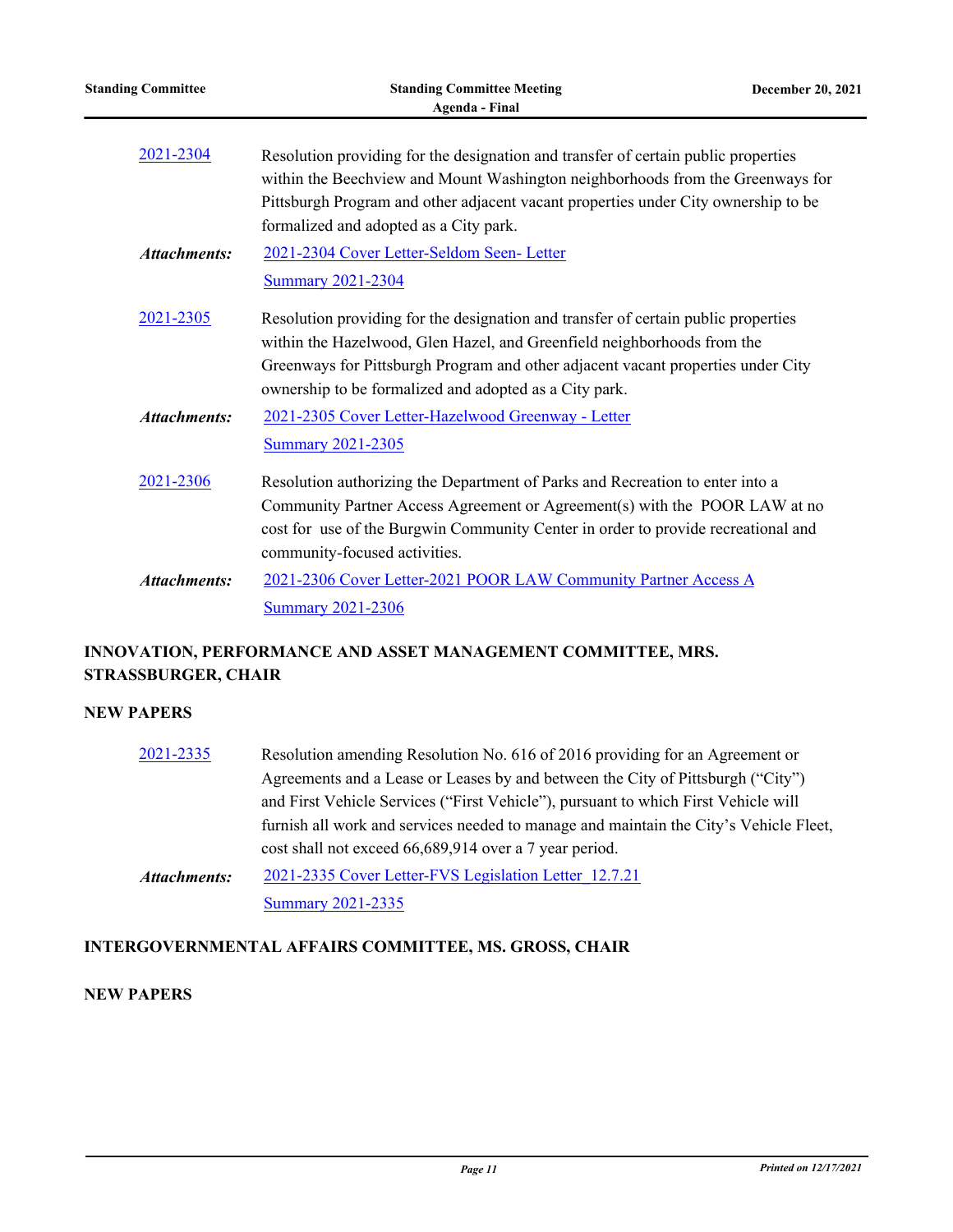| <b>Standing Committee</b> | <b>Standing Committee Meeting</b><br><b>Agenda - Final</b>                                                                                                                                                                                                                                                                                                                                                        | <b>December 20, 2021</b> |
|---------------------------|-------------------------------------------------------------------------------------------------------------------------------------------------------------------------------------------------------------------------------------------------------------------------------------------------------------------------------------------------------------------------------------------------------------------|--------------------------|
| 2021-2316                 | Resolution authorizing the Urban Redevelopment Authority of Pittsburgh to acquire all<br>the City's Right, Title and Interest, if any, in and to the Publicly-Owned property in<br>the 13th Ward of the City of Pittsburgh designated in the Deed Registry Office of<br>Allegheny County as Block 174-J, Lot 95 (623 North Homewood Avenue - Council<br>District No. 9).                                          |                          |
| <b>Attachments:</b>       | 2021-2316 Cover Letter-623 N. Homewood Ave Acquisition Letter 12072<br><b>Summary 2021-2316</b>                                                                                                                                                                                                                                                                                                                   |                          |
| 2021-2317                 | Resolution authorizing the Urban Redevelopment Authority of Pittsburgh to acquire all<br>the City's Right, Title and Interest, if any, in and to the Publicly-Owned property in<br>the 26th Ward of the City of Pittsburgh designated in the Deed Registry Office of<br>Allegheny County as Block 46-B, Lot 76 (east side of Perrysville Avenue, just north<br>of North Charles Street - Council District No. 6). |                          |
| <b>Attachments:</b>       | 2021-2317 Cover Letter-Perrysville Ave Acquisition Letter 12072021.doc<br><b>Summary 2021-2317</b>                                                                                                                                                                                                                                                                                                                |                          |
| 2021-2318                 | Resolution approving an Execution of a Deed by and between the Urban<br>Redevelopment Authority of Pittsburgh and the City of Pittsburgh, for the sale of<br>Block 88-L, Lot 150, in the 14th Ward of the City of Pittsburgh (Frick Park<br>Expansion - Council District No. 5).                                                                                                                                  |                          |
| <b>Attachments:</b>       | 2021-2318 Cover Letter-Beechwood Blvd Frick Park Letter 12072021.do<br><b>Summary 2021-2318</b>                                                                                                                                                                                                                                                                                                                   |                          |
| 2021-2319                 | Resolution authorizing the Urban Redevelopment Authority of Pittsburgh to acquire all<br>the City's Right, Title and Interest, if any, in and to the Publicly-Owned property in<br>the 12th Ward of the City of Pittsburgh designated in the Deed Registry Office of<br>Allegheny County as Block 124-J, Lot 238 (north side of Larimer Avenue, east of<br>Meadow Street - Council District No. 9).               |                          |
| <b>Attachments:</b>       | 2021-2319 Cover Letter-Larimer Ave Acquisition Letter 12072021.docx<br><b>Summary 2021-2319</b>                                                                                                                                                                                                                                                                                                                   |                          |
| 2021-2320                 | Resolution approving an Execution of a Deed by and between the Urban<br>Redevelopment Authority of Pittsburgh and the City of Pittsburgh, for the sale of<br>Block 88-G, Lots 328, 329, 330, 332, 334, 337, 338, 340, 341 and 342; Block<br>88-H, Lots 20, 63, and 72; and Block 88-R, Lot 20, in the 14th Ward of the City of<br>Pittsburgh (Nine Mile Run Greenway Expansion - Council District No. 5).         |                          |
| <b>Attachments:</b>       | 2021-2320 Cover Letter-Marmosa and Saline Street Letter 12072021.doc?<br><b>Summary 2021-2320</b>                                                                                                                                                                                                                                                                                                                 |                          |

 $\overline{\phantom{0}}$